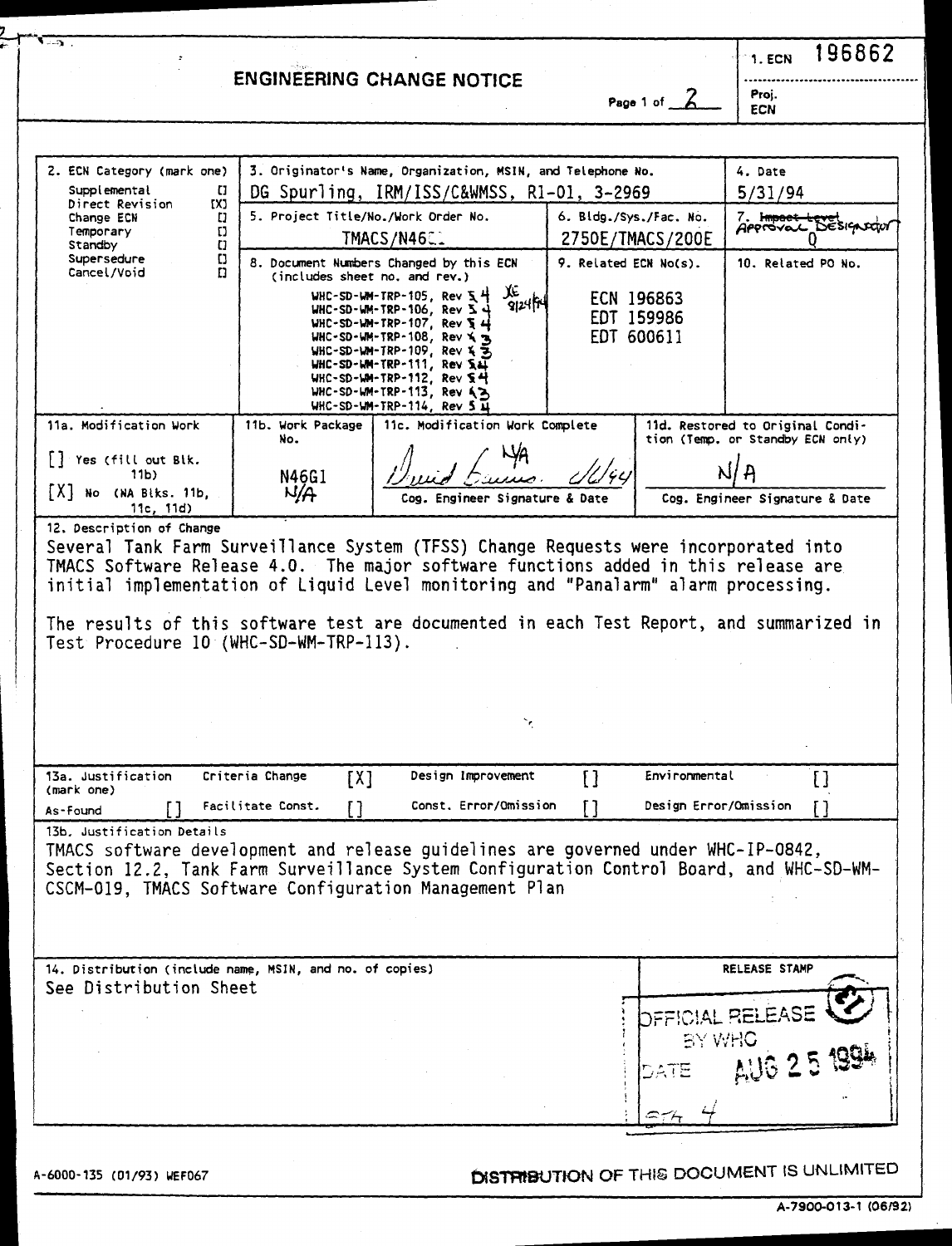|                         | <b>RELEASE AUTHORIZATION</b>                                                                                                 |         |
|-------------------------|------------------------------------------------------------------------------------------------------------------------------|---------|
| <b>Document Number:</b> | WHC-SD-WM-TRP-111, REV 5                                                                                                     |         |
| <b>Document Title:</b>  | TMACS TEST PROCEDURE TPO07: SYSTEM ADMINISTRATION                                                                            |         |
| <b>Release Date:</b>    | 8/25/94                                                                                                                      |         |
|                         | This document was reviewed following the<br>procedures described in WHC-CM-3-4 and is:<br><b>APPROVED FOR PUBLIC RELEASE</b> |         |
|                         | <b>WHC Information Release Administration Specialist:</b><br>Kara Broz                                                       | 8/25/94 |
|                         | (Signature)                                                                                                                  | (Date)  |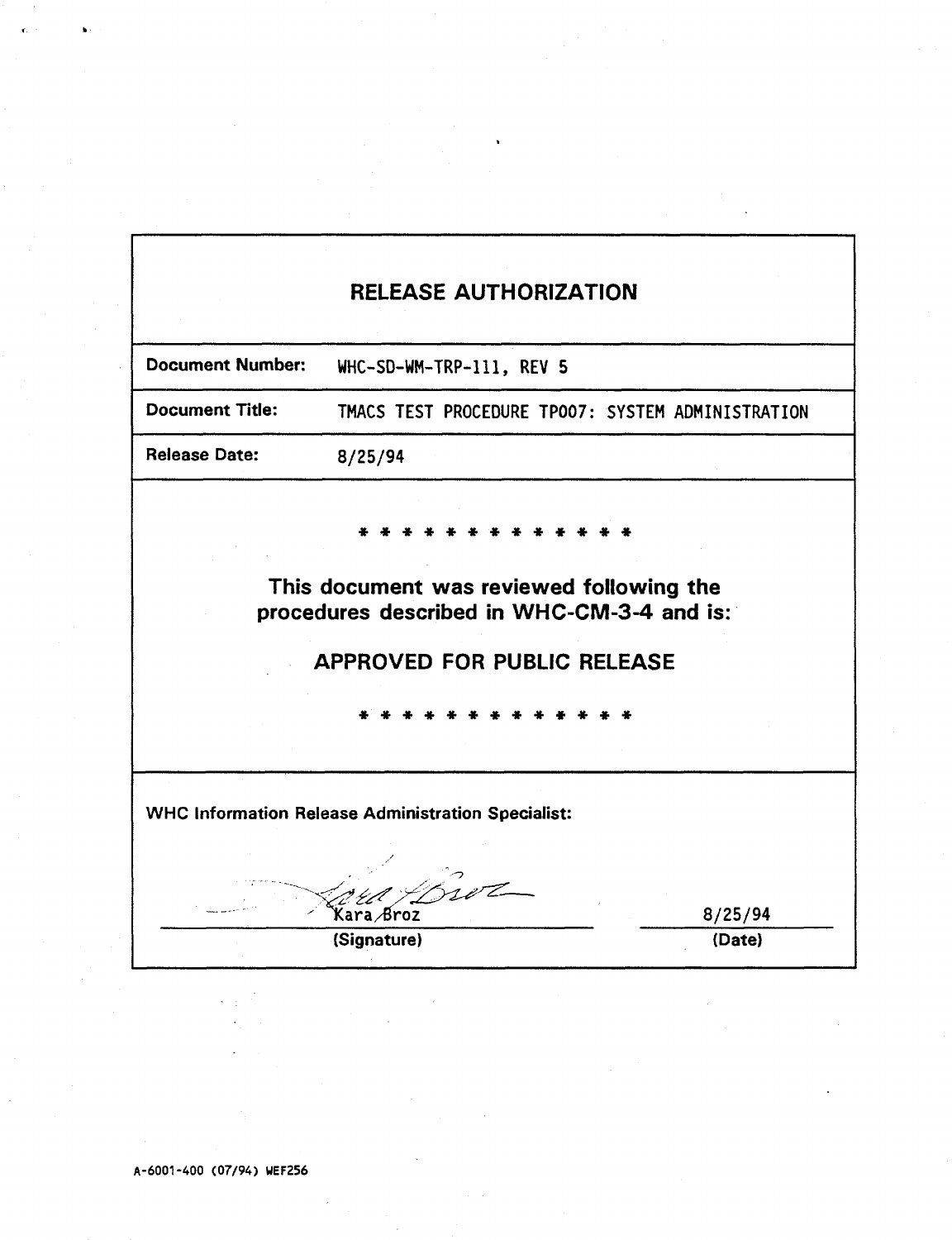| 2. Title<br>TMACS Test Procedure TP007: System Administration<br>5. Key Words<br>Software, Test Procedure, Tank Monitor and Control<br>System, TMACS Software Project<br>APPROVED FOR<br>$\frac{1}{2}$ PUBLIC RELEASE                                                                                                                                                                                                                                                                                                                                                                                                                                                                                                                                                                                                                                                                                                                                                                                                                                                                                                                                                                                                                                                                                                                                                                                                                                                                                                                                                                                                                                                                                                                                                                                                                                                                                                                                                                                                                                                                                                                                                                                                                                                                                                                         | 3. Number<br>$WHC-SD-WM-TRP-111$<br>6. Author<br>Name: PK Scanlan/SJ Washburn<br>Signature<br>Organization/Charge Code |                                | 4. Rev No.<br>5<br>62610/N46G1 |
|-----------------------------------------------------------------------------------------------------------------------------------------------------------------------------------------------------------------------------------------------------------------------------------------------------------------------------------------------------------------------------------------------------------------------------------------------------------------------------------------------------------------------------------------------------------------------------------------------------------------------------------------------------------------------------------------------------------------------------------------------------------------------------------------------------------------------------------------------------------------------------------------------------------------------------------------------------------------------------------------------------------------------------------------------------------------------------------------------------------------------------------------------------------------------------------------------------------------------------------------------------------------------------------------------------------------------------------------------------------------------------------------------------------------------------------------------------------------------------------------------------------------------------------------------------------------------------------------------------------------------------------------------------------------------------------------------------------------------------------------------------------------------------------------------------------------------------------------------------------------------------------------------------------------------------------------------------------------------------------------------------------------------------------------------------------------------------------------------------------------------------------------------------------------------------------------------------------------------------------------------------------------------------------------------------------------------------------------------|------------------------------------------------------------------------------------------------------------------------|--------------------------------|--------------------------------|
| 7. Abstract<br>The TMACS Software Project Test Procedures translate the project's acceptance<br>criteria into test steps. Software releases are certified when the affected Test<br>Procedures are successfully performed and the customers authorize installation of<br>these changes.<br>This Test Procedure tests the TMACS System Administration functions.<br>8. PURPOSE AND USE OF DOCUMENT - This document was prepared for use<br>with the U.S. Department of Energy and its contractors It is to<br>be used enly to perform, direct, or integrate work under<br>U.S. Department of Energy contracts. This document is not approved<br>for public release unsil reviewed.<br>PATENT STATUS - This document copy, since it is transmitted in<br>advance of patent clearance is made exailable in confidence solely<br>for use in performance of work under contracts with the<br>U.S. Department of Energy. This document is not to be published nor<br>its contents otherwise disseminated or used for purposes other than<br>specified above before patent approval for such release on use has<br>beep secured, upon request, from the Patent Counsel, U.S. Department<br>of Energy Field Office, Richland, WA.<br>DISCLAIMER - This report was prepared as an account of work<br>sponsored by an agency of the United States Government. Neither the<br>United States Government nor any agency thereof, nor any of their<br>employees, nor any of their contractors, subcontractors or their<br>employees, makes any warranty, express or implied, or assumes any<br>legal liability or responsibility for the accuracy, completeness, or<br>any third party's use or the results of such use of any information,<br>apparatus, product, or process disclosed, or represents that its use<br>would not infringe privately owned rights. Reference herein to any<br>specific commercial product, process, or service by trade name,<br>trademark, manufacturer, or otherwise, does not necessarily<br>constitute or imply its endorsement, recommendation, or favoring by<br>the United States Government or any agency thereof or its<br>contractors or subcontractors. The views and opinions of authors<br>expressed herein do not necessarily state or reflect those of the<br>United States Government or any agency thereof. | 10.<br><b>OFFICIAL RELEASE</b>                                                                                         | <b>RELEASE STAMP</b><br>BY WHC | DATE AUG 2 5 1994              |

**A-6400-073 (11/91) <EF> WEF124** 

DISTRIBUTION OF THIS DOCUMENT IS UNLIMITED

**MASTER**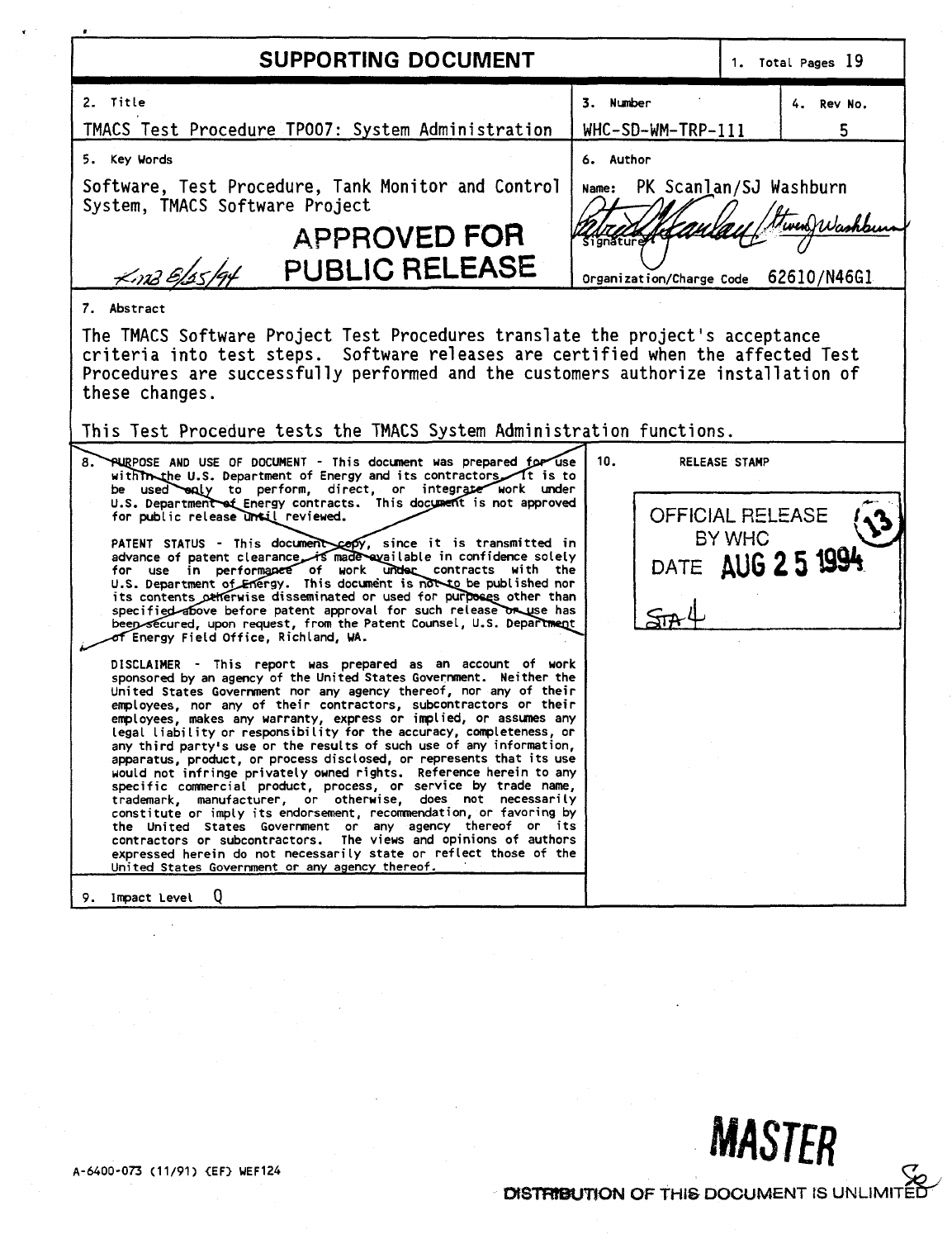**RECORD OF REVISION** 

WHC-SD-WM-TRP-111 | Page 1

(2) Title

i

Tank Monitor And Control System (TMACS) Software Project, Release 4.0 Test Procedure TP007, System Administration

|                         | CHANGE CONTROL RECORD                                                              |                        |                                |  |
|-------------------------|------------------------------------------------------------------------------------|------------------------|--------------------------------|--|
|                         |                                                                                    | Authorized for Release |                                |  |
| (3) Revision            | (4) Description of Change - Replace, Add, and Delete Pages                         | $(5)$ Cog. Engr.       | (6) Cog. Mgr.<br>Date          |  |
| $\mathbf 0$             | Software Release 0.0 Release Testing<br>(7)<br>Released under EDT 159986, 10/15/92 |                        |                                |  |
| $\mathbf 1$             | Software Release 1.0 Release Testing<br>Released under ECN 196866, 1/31/93         |                        |                                |  |
| $\overline{2}$          | Software Release 1.1 Release Testing<br>Released under ECN 196865, 4/30/93         |                        |                                |  |
| $\overline{\mathbf{3}}$ | Software Release 2.0 Release Testing<br>Released under ECN 196864, 10/1/93         |                        |                                |  |
| 4                       | Software Release 3.0 Release Testing<br>Released under ECN 196863, 1/15/94         |                        |                                |  |
| 5<br>ŖЗ                 | Software Release 4.0 Release Testing<br>Released under ECN 196862, 5/31/94         |                        | Marine 6/6/91 John Left 6/6/92 |  |
|                         |                                                                                    |                        |                                |  |
|                         |                                                                                    |                        |                                |  |
|                         |                                                                                    |                        |                                |  |
|                         |                                                                                    |                        |                                |  |
|                         |                                                                                    |                        |                                |  |
|                         |                                                                                    |                        |                                |  |
|                         |                                                                                    |                        |                                |  |
|                         |                                                                                    |                        |                                |  |
|                         |                                                                                    |                        |                                |  |
|                         |                                                                                    |                        |                                |  |
|                         |                                                                                    |                        |                                |  |
|                         |                                                                                    |                        |                                |  |
|                         |                                                                                    |                        |                                |  |
|                         |                                                                                    |                        |                                |  |
|                         |                                                                                    |                        |                                |  |
|                         |                                                                                    |                        |                                |  |
|                         |                                                                                    |                        |                                |  |
|                         |                                                                                    |                        |                                |  |
|                         |                                                                                    |                        |                                |  |
|                         |                                                                                    |                        | K Tigo                         |  |
|                         |                                                                                    |                        |                                |  |
|                         |                                                                                    |                        |                                |  |
|                         |                                                                                    |                        |                                |  |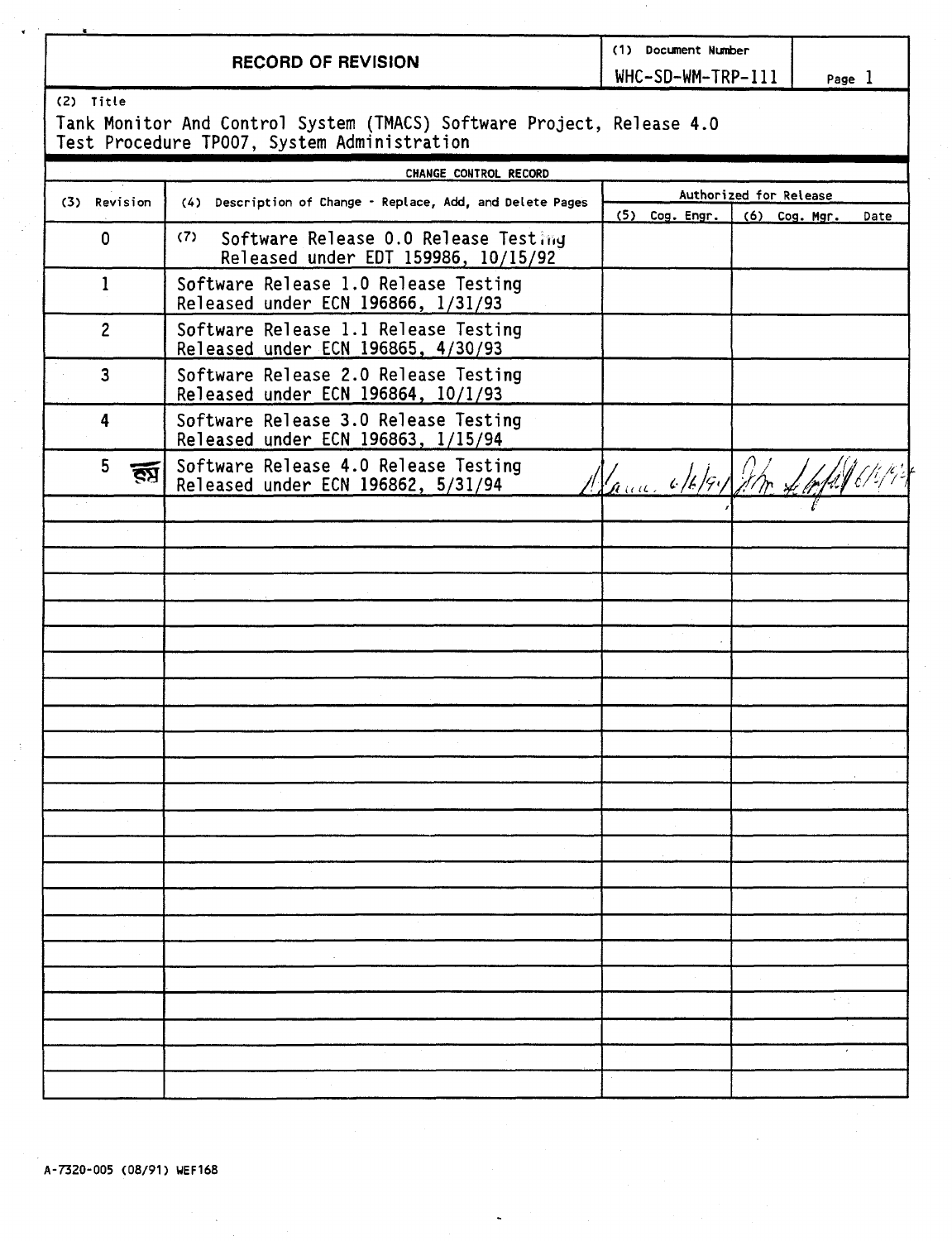May 24, 1994

TP007 Rev 5

### **<sup>T</sup> ANK MONITOR AND CONTROL SYSTEM**

### **(TMACS)**

### **SOFTWARE PROJECT**

### **TEST PROCEDURE TP007:**

### **TMACS SYSTEM ADMINISTRATION/SECURITY**

### Patrick Scanlan **Steven Washburn Ryan Seghers**

### **IRM Chemical & Waste Management Software Support**

SIGN OFF: */!/. Zu^f^r k-7-%*  CC Scaief TMACS Program Engineer **^ /»Q C/L- — < signature**  *O.i^uJ />*  signature *^ /*   $E - 7 - 94$  $\frac{1}{5}$   $\frac{1}{2}$   $\frac{1}{7}$   $\frac{1}{7}$ **DA Barnes TMACS Cognizant Engineer**  *I* **W** *M*<sub>0</sub>*HAN For K.N*, *I M*<sup>2</sup> signature signature *A N*<sup>2</sup> *M*<sup>2</sup> dv <sup>3</sup> signature Date *jkyh*  **' X ^ f/^i/ ->** *\1\*  Date <u>lac</u> **WJ Jones IRM Software V&V**  *A<sub>4</sub> --<i>A<sub>4</sub> r line*<br> *G* Spurling TMACS *d*roje **signature Date**   $\frac{b}{c}$ **<sup>2</sup> W <sup>&</sup>gt; DG Spurting" TMACS Broject Manager Date**  *&r/9f-***Bass IRM Manager** Date *Deterministics Construction**Date Date*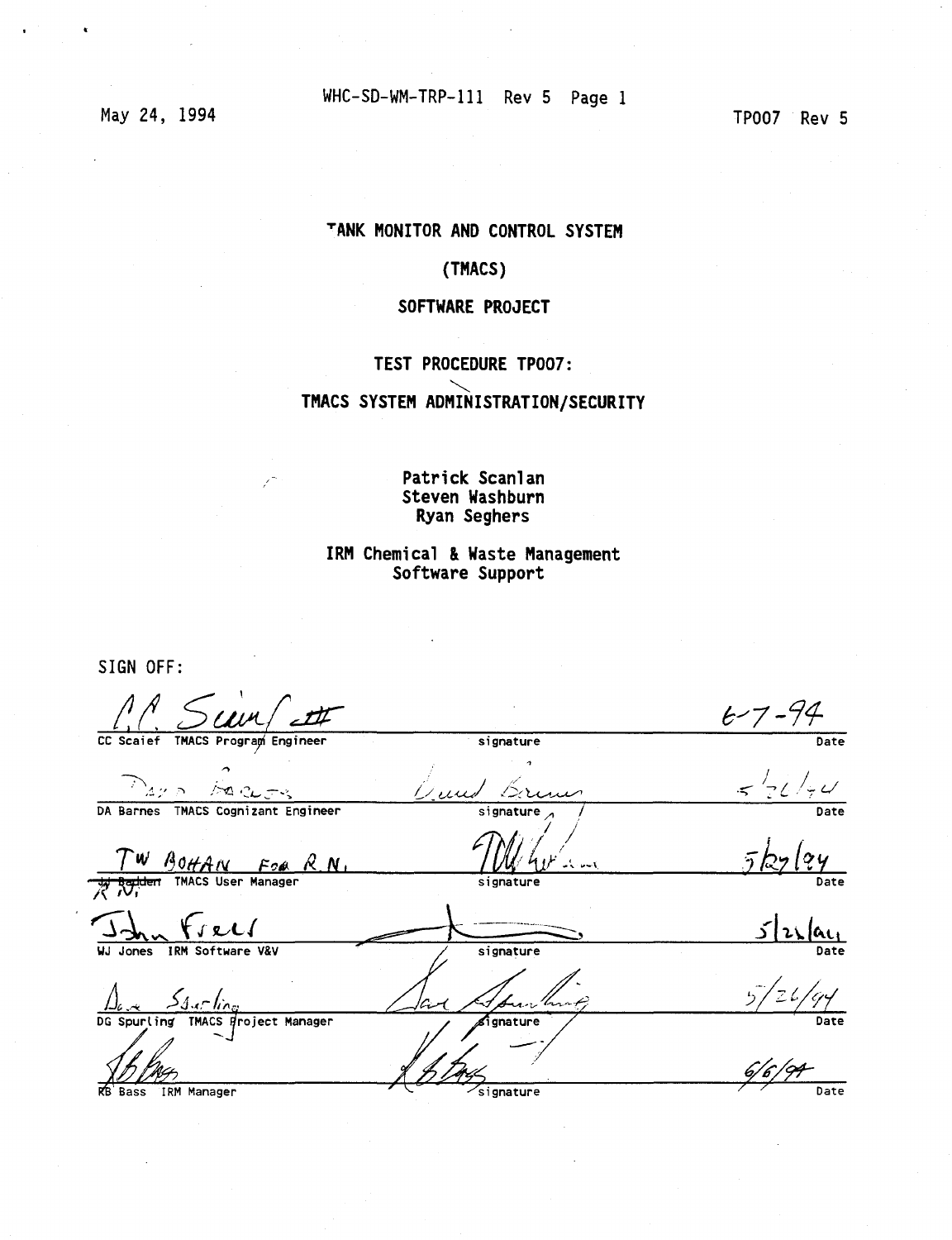May 24, 1994 **TP007** Rev 5

### **1.0 TEST ITEMS**

This test addresses the System Administration and Security requirements of TMACS. The test is composed of the following test cases:

### Table 1. Test Cases

|                                                                  | b. |
|------------------------------------------------------------------|----|
| 5.3 Operation of the Password Protection of Multiple User Modes. |    |
| 5.4 Restriction of Function and Action by User Mode 8            |    |
| 5.5 Sensor Labelling (tag id) $\ldots$ 11                        |    |
| 5.6 Exiting TMACS and Shutting Down the System 11                |    |

#### **2.0 ACCEPTANCE CRITERIA AND REQUIREMENTS**

The following acceptance criteria are from Section 7.0 of the TMACS Software Project: Acceptance Criteria. The Test Cases that satisfy these criteria are listed after each criteria item.

- 2.1 Sensors shall reference tag ID as supplied by the customer. Tag ID shall be up to 30 characters, with a description field of up to 40 characters. **See Test Case 5.5**
- 2.2 Provide multiple security levels that are password protected. **See Test Case 5.3**
- 2.3 Provide System Administrator the ability to assign the security level to access or modify various functions or actions, such as:
	- 2.3.1 tag create, delete, or modify
	- 2.3.2 graphics modification
	- 2.3.3 trend define or modify
	- 2.3.4 historical logging
	- 2.3.5 active/inactive point status
	- 2.3.6 active/inactive station polling
		- **See Test Case 5.4**
- 2.4 Provide ability to "warm boot" TMACS using backup data from "snapshot" taken once per shift. **See Test Case 5.2**

**Note that this requirement is affected by the Change Request number 92-065 (see below) which allows for other data recovery methods. Also note that Test Procedure 5 tests the logging of the data used by the Data Recovery utility.**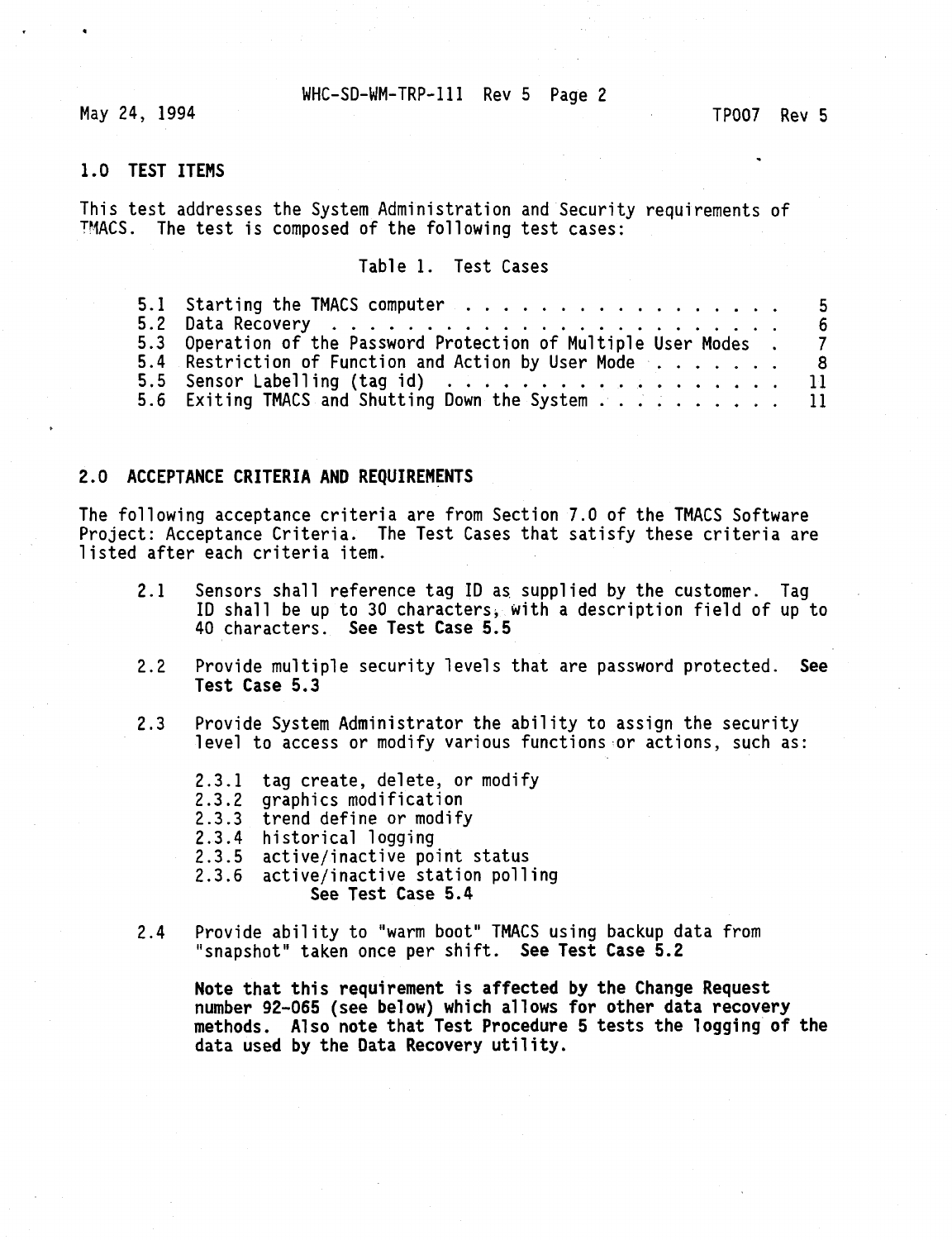May 24, 1994 **TP007** Rev 5

2.5 Provide capability to backup TMACS data (in the form of the TMACS "snapshot" file) to tape, once per day.

**Note: TMACS currently logs data to disk daily, and fulfillment of the requirement to copy this log to tape is deferred to a later release.** 

The following Change Requests were incorporated into this or a previous software release:

- 92-015 Implement.a "secured" G2, with the necessary user and developer modes. **See Test Case 5.3**
- 92-019 Implement TMACS User startup and shutdown for SPARCstation, UNIX, G2, and TMACS application. **See Test Cases 5.1 and 5.6**
- 92-067 Install Restricted-Use G2 software on production workstation; make any necessary software changes to work in this version of the software. **See Test Case 5.3**
- 92-065 Install Data Recovery module, and implement data logging for use by this Data Recovery utility. **See Test Case 5.2**

#### **3.0 TESTER INFORMATION**

The TMACS system is an application built using the G2 Real-Time Expert System. The instructions for using the mouse and mouse buttons are given below.

The majority of user control of the system involves pointing at objects on the computer screen using the POINTER. The pointer is an arrow that is pointing to the upper left of the screen. When a user moves the mouse, the pointer moves on-the screen.

The G2 system treats the left and right mouse buttons as if they were a single button. Whenever the use of a mouse button is required the user is free to use either of these buttons.

The following terms are used to describe actions performed with the mouse:

- To click on an object, first move your mouse so that the screen pointer rests on the object. Then, press the mouse button and release immediately without moving the mouse.
- To DRAG an object with the mouse, first move the mouse so that the screen pointer rests on the object. Then, press the mouse button and move the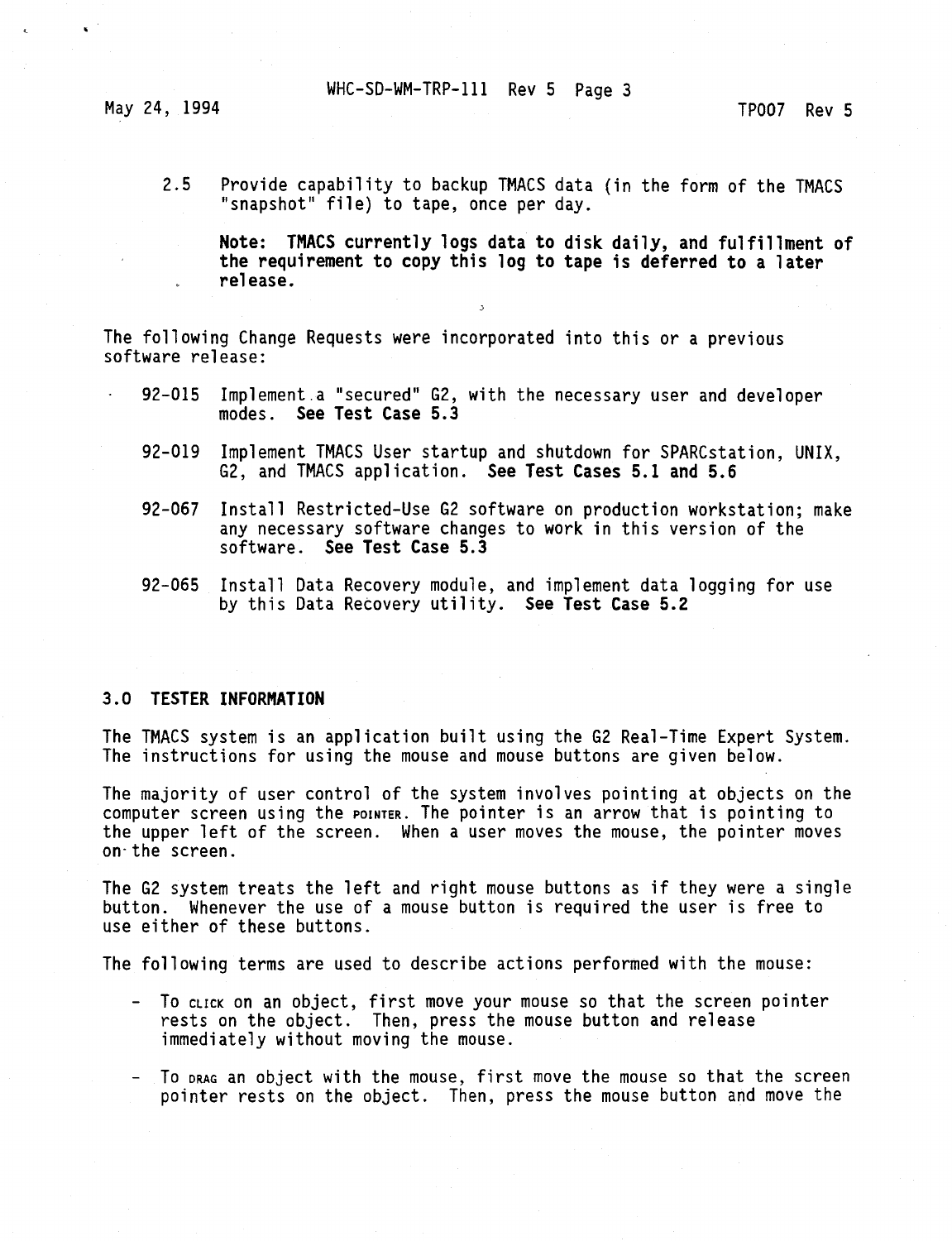May 24, 1994 **TP007** Rev 5

mouse without releasing the button. The object moves along with the screen pointer as you move the mouse. Release the button when the object is in the desired place.

Three keyboard commands may be helpful to use in conjunction with this Test Procedure. If the screen becomes unreadable or objects overwrite each other the screen can be redrawn by typing Control-C. To test the password protection of user modes, type Control-Y to bring up the user mode selection screen. When editing text using any G2 text edit box, Control-X erases all text appearing before the cursor.

#### **4.0 PRE-TEST INSPECTION AND SETUP REQUIREMENTS**

This test procedure uses the software developed for production use, and can be identified as "/home/G2/TMACS/prod/TMACS\_Release x\_x.KB" (where x\_x refers to the current revision number, with only one file in the directory matching the template), "/home/G2/BRIDGE/ACR0MAG/acromag\_brg" (which is the Acromag driver), "/home/G2/BRIDGE/PANALM/panalm\_brg" (which is the Panalarm driver) and "/home/G2/BRIDGE/PRINTER/printer brg" (which is the alarm printer driver). The TMACS Software Engineer participating in the test shall demonstrate this. In this test this software will automatically be installed and executed.

For Data Recovery testing, you must make sure that there are history files to read. The current day's files must be located in /TMACS\_disk/G2-SACS/CURRENT and all previous day's files must be put in: /TMACS\_disk/G2-SACS/HIST0RY The files must be named: 'continuous sensor history<sup>-1993</sup> mmdd.ascii' and discrete sensor history 1993\_mmdd.ascii'. Also, you must make sure that there are around 5,000 lines of data (between all the files) because the Data Recovery utility must run long enough for several test steps to be performed, and also part of the test involves waiting for the utility to complete reading all of the data.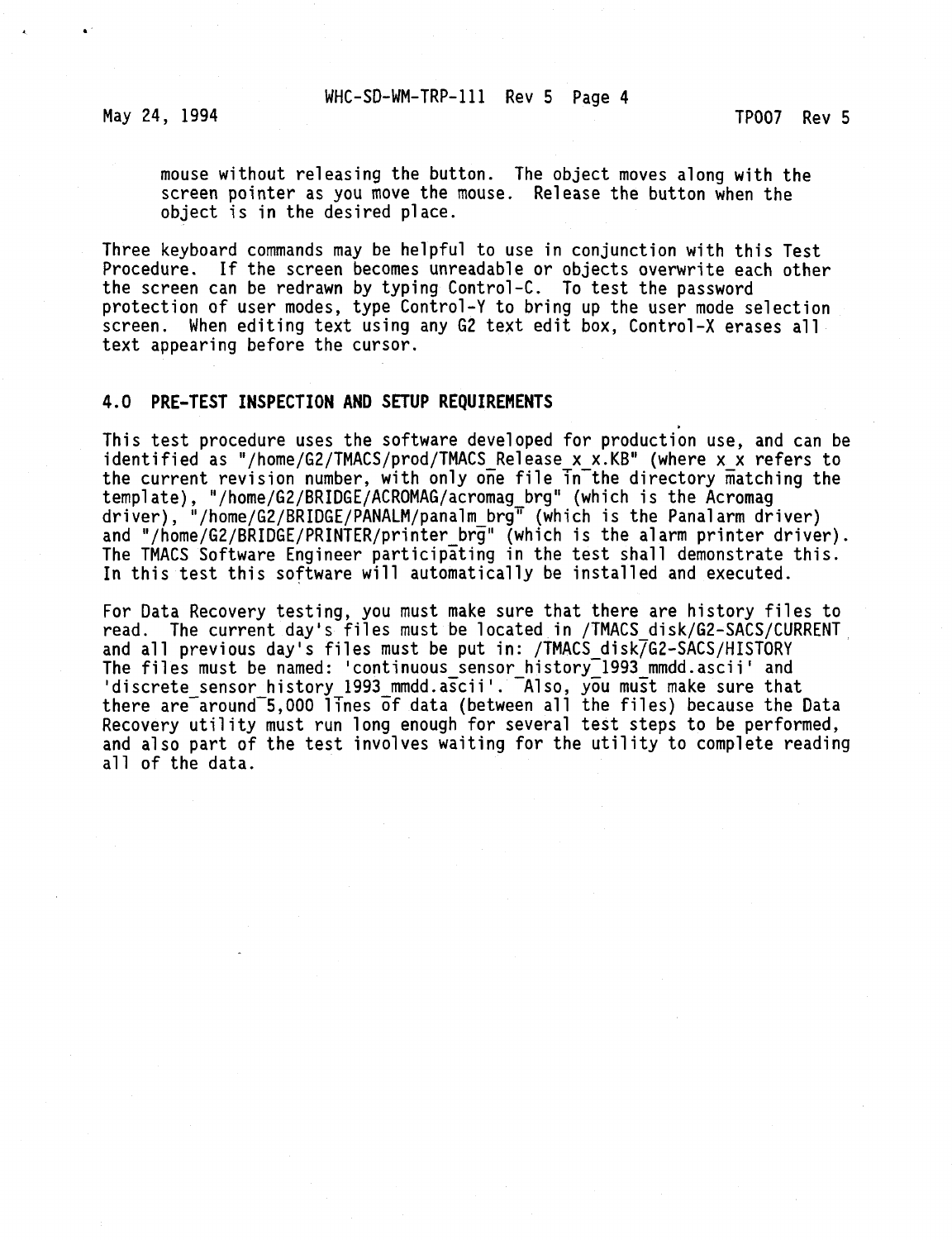# May 24, 1994

## **5.0 TEST STEPS WITH EXPECTED RESULTS**

| <b>STEP</b>    | <b>DESCRIPTION</b>                                                                                                                               | <b>VERIFY</b>             |
|----------------|--------------------------------------------------------------------------------------------------------------------------------------------------|---------------------------|
|                | 5.1 Starting the TMACS computer                                                                                                                  |                           |
| 1              | Power up both the 'Slave' and 'Master' TMACS workstations<br>and monitors.                                                                       |                           |
|                | Verify that both systems complete booting and a TMACS<br>login screen is displayed.                                                              | <u>Y.B</u>                |
| 2 <sup>1</sup> | On the Master workstation, enter "tmacs" for the login<br>name on the login screen.                                                              |                           |
|                | Then enter the password, which the test administrator<br>will supply.                                                                            |                           |
|                | Verify that a window pops up with the message 'Starting<br>the TMACS Operator Interface'.                                                        | $\mathcal{A} \mathcal{L}$ |
| 3              | Verify that the system automatically loads and starts the<br>G2 software, and that when loading of G2 is completed a<br>G2 login window appears. |                           |
| 4              | In the G2 login window, edit the 'User Name' and 'G2 User<br>Mode' attributes to be "t2-user".                                                   |                           |
|                | The Test Administrator will now enter the password.<br>When<br>done, select END.                                                                 | <u>LL B</u>               |
| 5              | Enter the TMACS login name of "tmacs" on the login screen<br>of the Slave workstation.                                                           |                           |
|                | Then enter the password, which the test administrator<br>will supply.                                                                            |                           |
|                | Verify that the system automatically loads Telewindows<br>and displays a Telewindows login box.                                                  |                           |
| 6              | Repeat step 4 for the Slave/Telewindows workstation.                                                                                             |                           |
|                |                                                                                                                                                  |                           |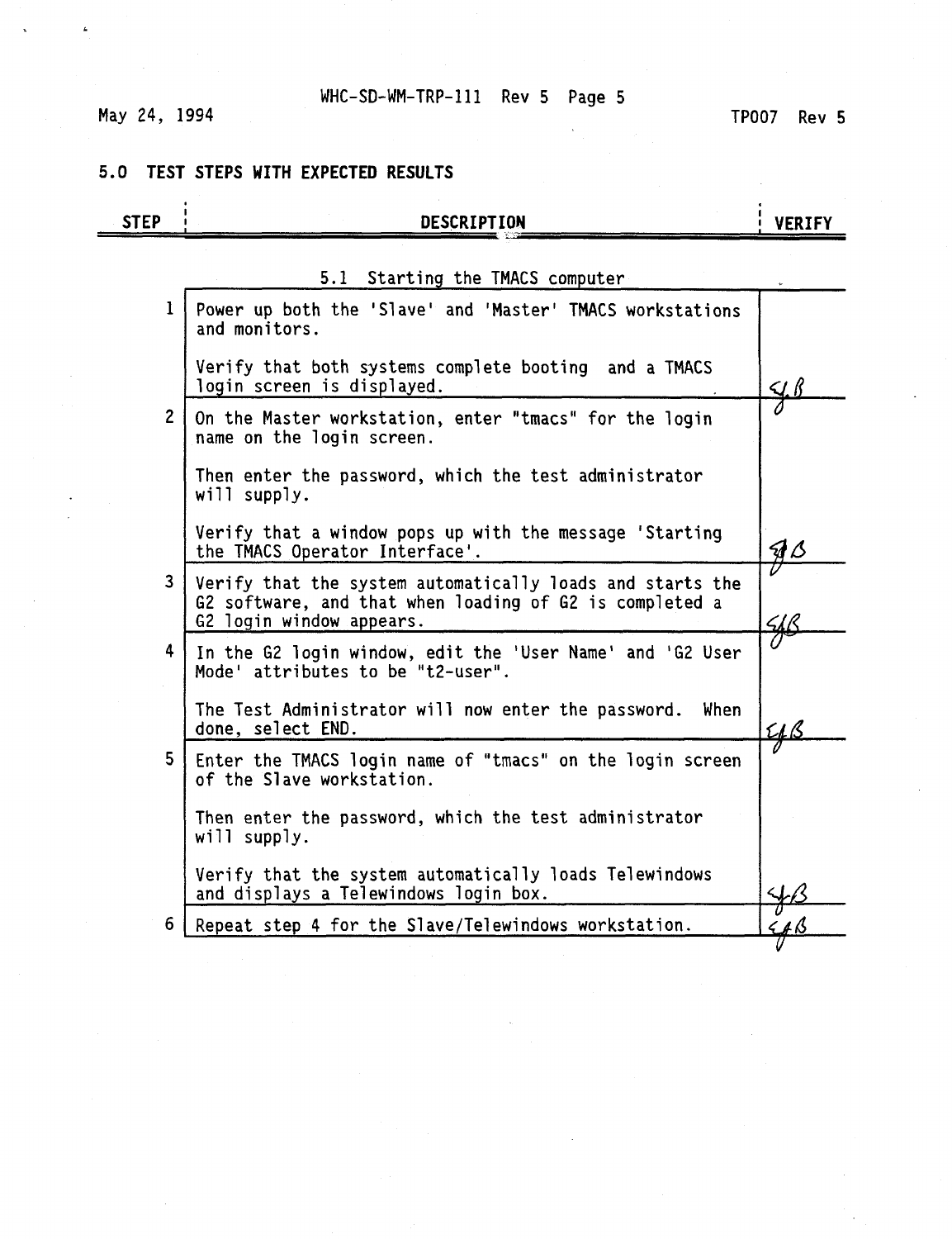May 24, 1994

 $\pmb{\zeta}$ 

TP007 Rev 5

| <b>STEP</b> | <b>DESCRIPTION</b>                                                                                                              | <b>VERIFY</b> |
|-------------|---------------------------------------------------------------------------------------------------------------------------------|---------------|
|             | Verify that the Acromag bridge and the alarm printer<br>bridge have been started on the Slave workstation.                      |               |
|             | The test administrator will run the UNIX command "ps -<br>ax grep brg". You should then see the following<br>processes running: |               |
|             | acromag brg 22200<br>printer brg 22555<br>panalm <del>brg 23000</del><br>`معمط±<br><b>DOSS</b>                                  |               |
|             | See Tost Log                                                                                                                    |               |

# 5.2 Data Recovery

| 8 | Verify that the green "Working" window appears with a<br>message indicating that Data Recovery is running.                                                                                                                                                                                                                                                                                                                                                                                                                                     |  |
|---|------------------------------------------------------------------------------------------------------------------------------------------------------------------------------------------------------------------------------------------------------------------------------------------------------------------------------------------------------------------------------------------------------------------------------------------------------------------------------------------------------------------------------------------------|--|
|   | Note to Test Administrator: If the "Working" window no<br>longer appears, there may be no history files to read or<br>they may be too short to keep the Data Recovery utility<br>busy long enough to reach this step. If so, correct this<br>and restart the knowledge base. The current day's files<br>are located in /TMACS disk/G2-SACS/CURRENT and all<br>previous day's files are in /TMACS disk/G2-SACS/HISTORY<br>The files are named:<br>'continuous sensor history 1993 mmdd.ascii' and<br>'discrete sensor history 1993 mmdd.ascii'. |  |
| 9 | While the Working window is showing, the Test<br>Administrator will change to Administrator mode and<br>display some randomly selected Acromag-station objects.                                                                                                                                                                                                                                                                                                                                                                                |  |
|   | Verify that the Acromag-station objects are receiving<br>values by watching the value expiration times. If an<br>Acromag-station receives a value, the expiration time<br>will change.                                                                                                                                                                                                                                                                                                                                                         |  |
|   | Note to Test Administrator: If the working window no<br>longer appears, get more history data for it to read and<br>restart the knowledge base.                                                                                                                                                                                                                                                                                                                                                                                                |  |
|   |                                                                                                                                                                                                                                                                                                                                                                                                                                                                                                                                                |  |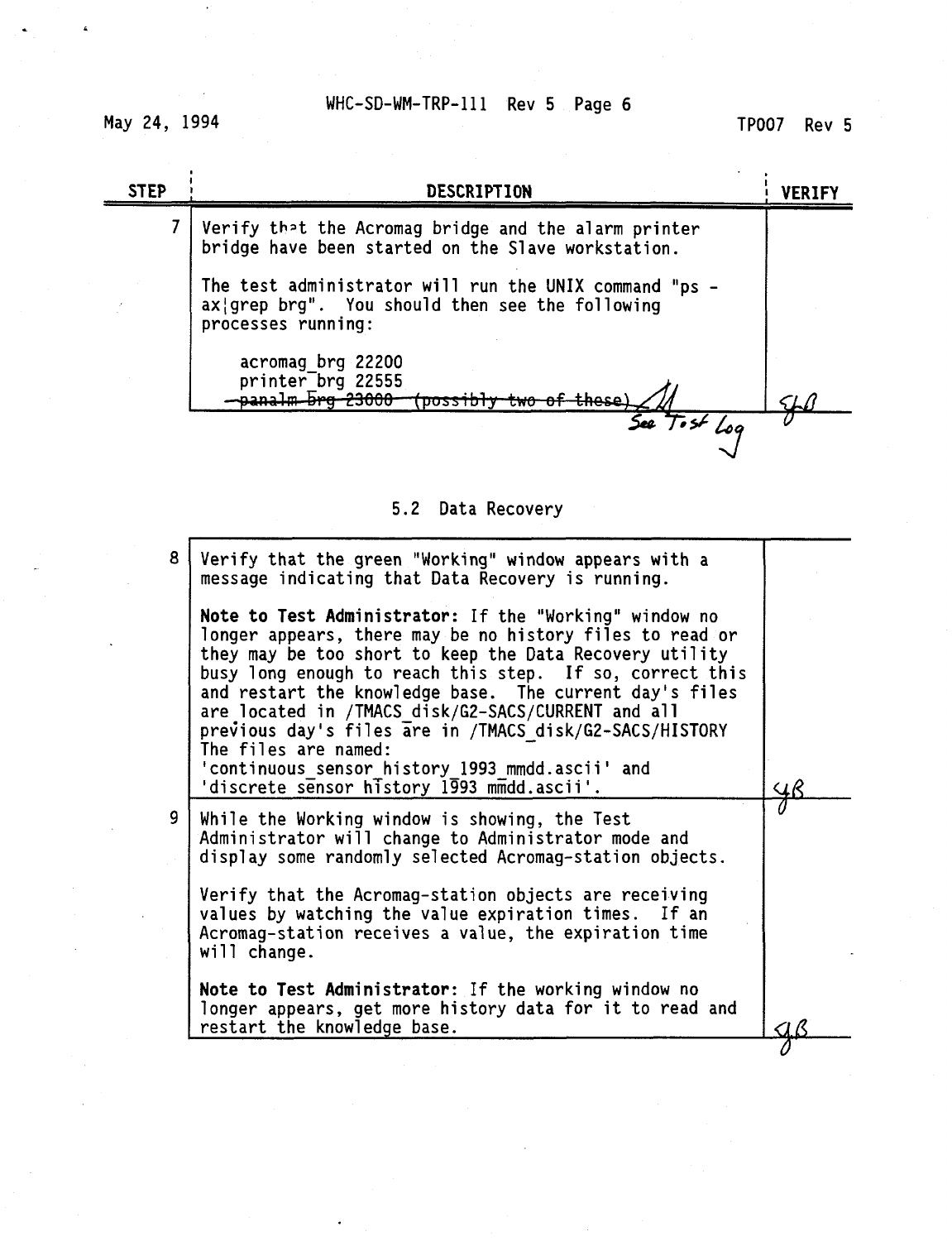May 24, 1994

| <b>STEP</b>       | <b>DESCRIPTION</b>                                                                                                                                                                                                                                                | <b>VERIFY</b> |
|-------------------|-------------------------------------------------------------------------------------------------------------------------------------------------------------------------------------------------------------------------------------------------------------------|---------------|
| 10 <sub>1</sub>   | When the Working window disappears, the Test<br>Administrator will use the type-in box and button on the<br>Data Recovery Testing workspace to print the history of a<br>randomly chosen sensor.<br>TLIN<br>$T$ $\cup$ $\cup$                                     |               |
|                   | Verify that the sensor history contains values from<br>before the current day.                                                                                                                                                                                    |               |
| 11                | The Test Administrator will now use the UNIX grep program<br>to compile a list of records for the randomly chosen<br>sensor from the sensor history files in either the<br>/TMACS disk/G2-SACS/CURRENT directory or the<br>/TMACS disk/G2-SACS/HISTORY directory. |               |
|                   | Verify that the records compiled from the files match the<br>history entries printed using the Data Recovery Testing<br>workspace in TMACS.                                                                                                                       |               |
| $12 \overline{ }$ | Repeat steps 10 and 11 for 3 more randomly chosen<br>sensors, including at least one discrete sensor (if<br>$1005 - 04$<br>available). 24.59 TI<br>$3412$ TC D<br>$C10B$ $R1$ $TCO3$ ,<br>Verify that both steps check out for each sensor.                       |               |
| 13                | Hide the workspaces used in the previous test case. The<br>Test Administrator will now change TMACS back to t2-user<br>mode before starting the next test case (remember to<br>change the password also).                                                         |               |
|                   |                                                                                                                                                                                                                                                                   |               |
|                   | 5.3 Operation of the Password Protection of Multiple User<br>Modes                                                                                                                                                                                                |               |
| 14 <sup>°</sup>   | Type Control-Y and verify that the user mode selection<br>window appears at the top center of the screen.                                                                                                                                                         |               |
| 15                | Edit the 'G2 user mode' to be "administrator".                                                                                                                                                                                                                    |               |
|                   | Click on the END button in the user mode selection<br>window.                                                                                                                                                                                                     |               |
|                   | Verify that TMACS does not enter administrator mode.                                                                                                                                                                                                              | UВ            |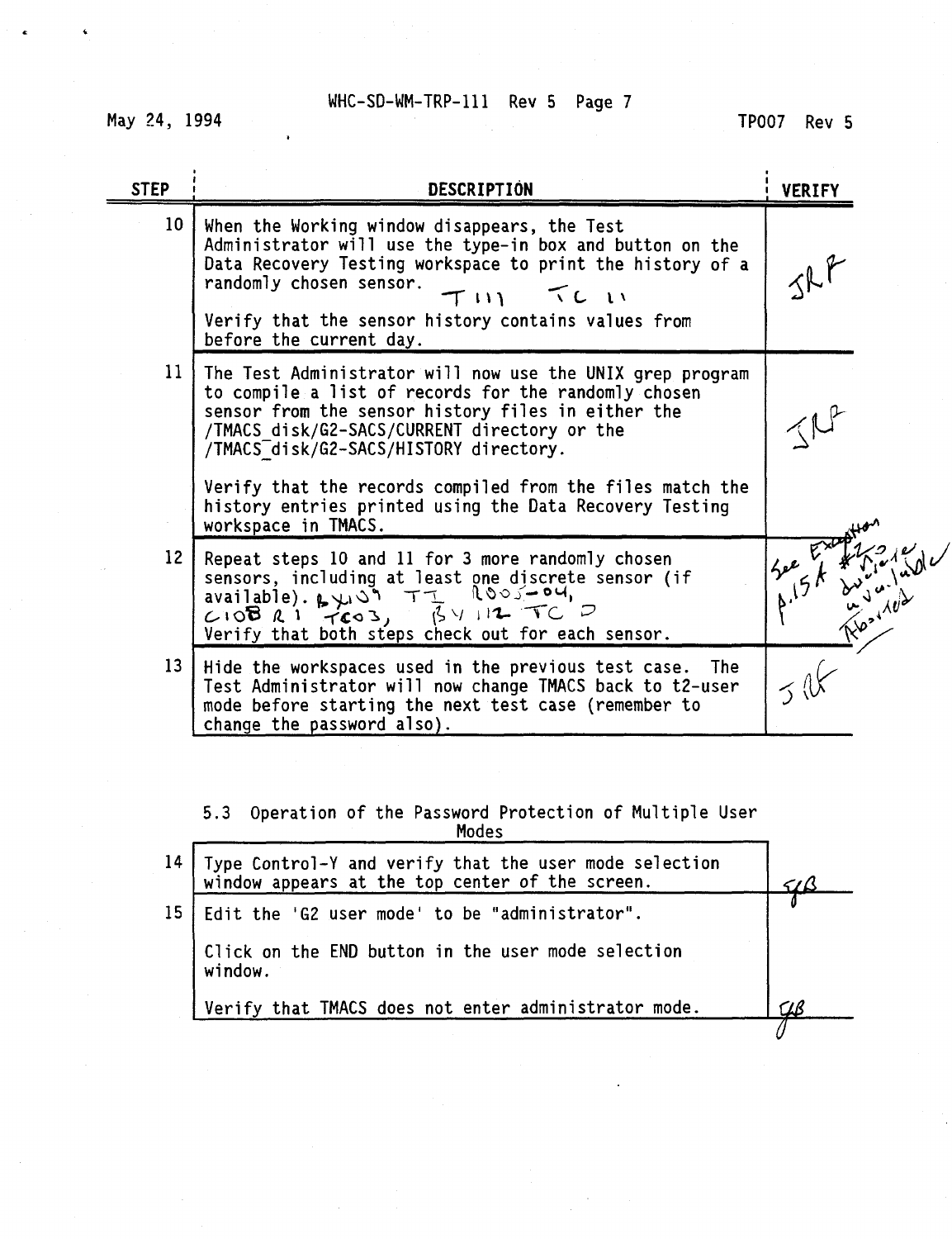May 24, 1994

# TP007 Rev 5

| <b>STEP</b> | DESCRIPTION                                                                                                                                                               | <b>VERIFY</b> |
|-------------|---------------------------------------------------------------------------------------------------------------------------------------------------------------------------|---------------|
| 16          | Repeat step 15 for both "developer" and "engineer" user<br>modes.                                                                                                         |               |
|             | Verify that in both cases TMACS does not allow this mode<br>change.                                                                                                       |               |
| 17          | Edit the 'G2 user mode' to be "t2-user" and click on the<br>END button in the text editing window.                                                                        |               |
|             | Verify that the user mode selection window disappears<br>from the screen (indicating a successful login).                                                                 | U (*          |
|             |                                                                                                                                                                           |               |
|             | 5.4<br>Restriction of Function and Action by User Mode                                                                                                                    |               |
| 18          | Click on the Show Main Display button on the Control<br>Panel.                                                                                                            |               |
|             | Verify that the following windows (and only the following<br>windows) appear on the screen:                                                                               |               |
|             | Control Panel.<br>Most Recent Alarm.<br>Hanford Tank Farm Facilities.                                                                                                     | <u> 48</u>    |
| 19          | Attempt to move each of these three windows (by dragging<br>using the left mouse button from points on the windows<br>not occupied by objects such as buttons or labels). |               |
|             | Verify that they do not move.                                                                                                                                             |               |
| 20          | Verify that you cannot move the title labels of each of<br>these windows by dragging them with the mouse.                                                                 |               |
| 21          | Verify that you cannot move the date and time display by<br>dragging it.                                                                                                  | 54B           |
| 22          | Click anywhere in the empty space on each window.                                                                                                                         |               |
|             | Verify that no menus appear.                                                                                                                                              | 616           |
| 23          | Verify that the following objects on the 'Hanford Tank<br>Farm Facilities' window cannot be moved by dragging:<br>- labels (farm and tank)                                |               |
|             | farm backgrounds<br>tank icons                                                                                                                                            | $\leq$ AR     |
| 24          | Verify that you cannot move the GOTO button on the Most<br>Recent Alarm window.                                                                                           |               |
|             |                                                                                                                                                                           |               |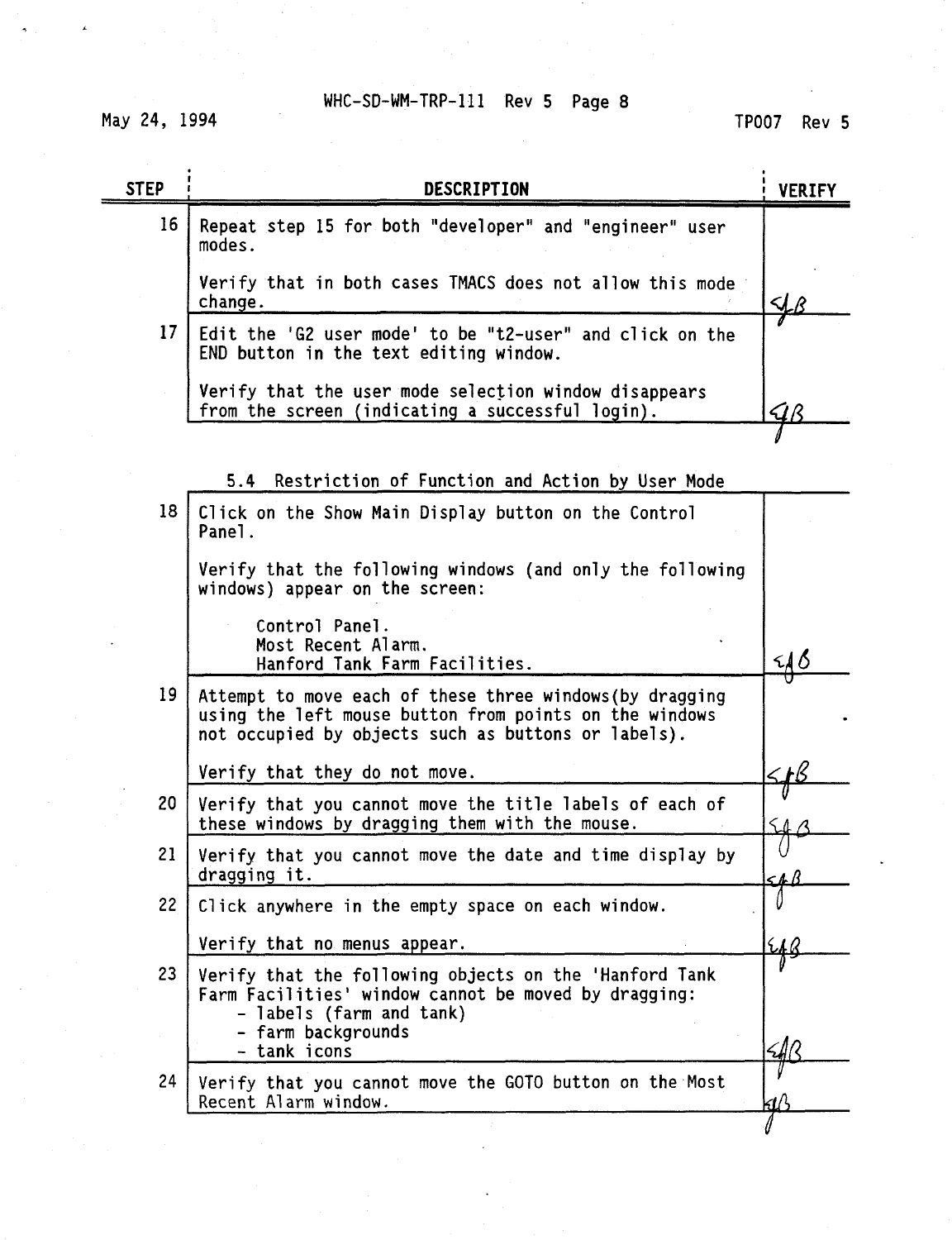May 24, 1994

| <b>STEP</b>     | DESCRIPTION                                                                                                                                  | <b>VERIFY</b> |
|-----------------|----------------------------------------------------------------------------------------------------------------------------------------------|---------------|
| 25              | Click on the tank icon for any tank.                                                                                                         |               |
|                 | Verify that the Tank Status window appears.                                                                                                  | ⊴∆            |
| 26              | Click on the Shrink Window button on the Tank Status<br>window.                                                                              |               |
|                 | Verify that the window size is reduced.                                                                                                      |               |
| 27              | Verify that you CAN move the Tank Status window by<br>dragging it, but that you cannot move any part of it off<br>of the edge of the screen. | ${\cal H}$    |
| 28              | Click on the Expand Window button on the Tank Status<br>window.                                                                              |               |
|                 | Verify that the window size is increased.                                                                                                    | <u> 4B</u>    |
| 29 <sup>1</sup> | Click on the empty space in the background of the Tank<br>Status window.                                                                     |               |
|                 | Verify that no menu appears.                                                                                                                 | <u>&lt;18</u> |
| 30              | Attempt to move several objects chosen at random on the<br>Tank Status window by doing a click-and-drag.                                     |               |
|                 | Verify that none of the objects move.                                                                                                        | <u>CAB</u>    |
| 31              | Click on the digital display for any sensor.                                                                                                 |               |
|                 | Verify that the trend window for that sensor appears.                                                                                        |               |
| 32              | Click at random at several places on the TC Trend window.                                                                                    |               |
|                 | Verify that no menu appears.                                                                                                                 |               |
| 33 <sup>2</sup> | Attempt to move several objects chosen at random on the<br>TC Trend window.                                                                  |               |
|                 | Verify that none move.                                                                                                                       |               |
| 34              | Click on the Hide Workspace button on the TC Trend window<br>(button marked with an X).                                                      |               |
|                 | Verify that the window disappears.                                                                                                           | SIB           |
| 35              | Click on the USER-CONFIGURABLE IREND GRAPH button.<br>"Temperature Trends"                                                                   |               |
|                 | Verify that a User Configurable Trend Graph window<br>appears.                                                                               |               |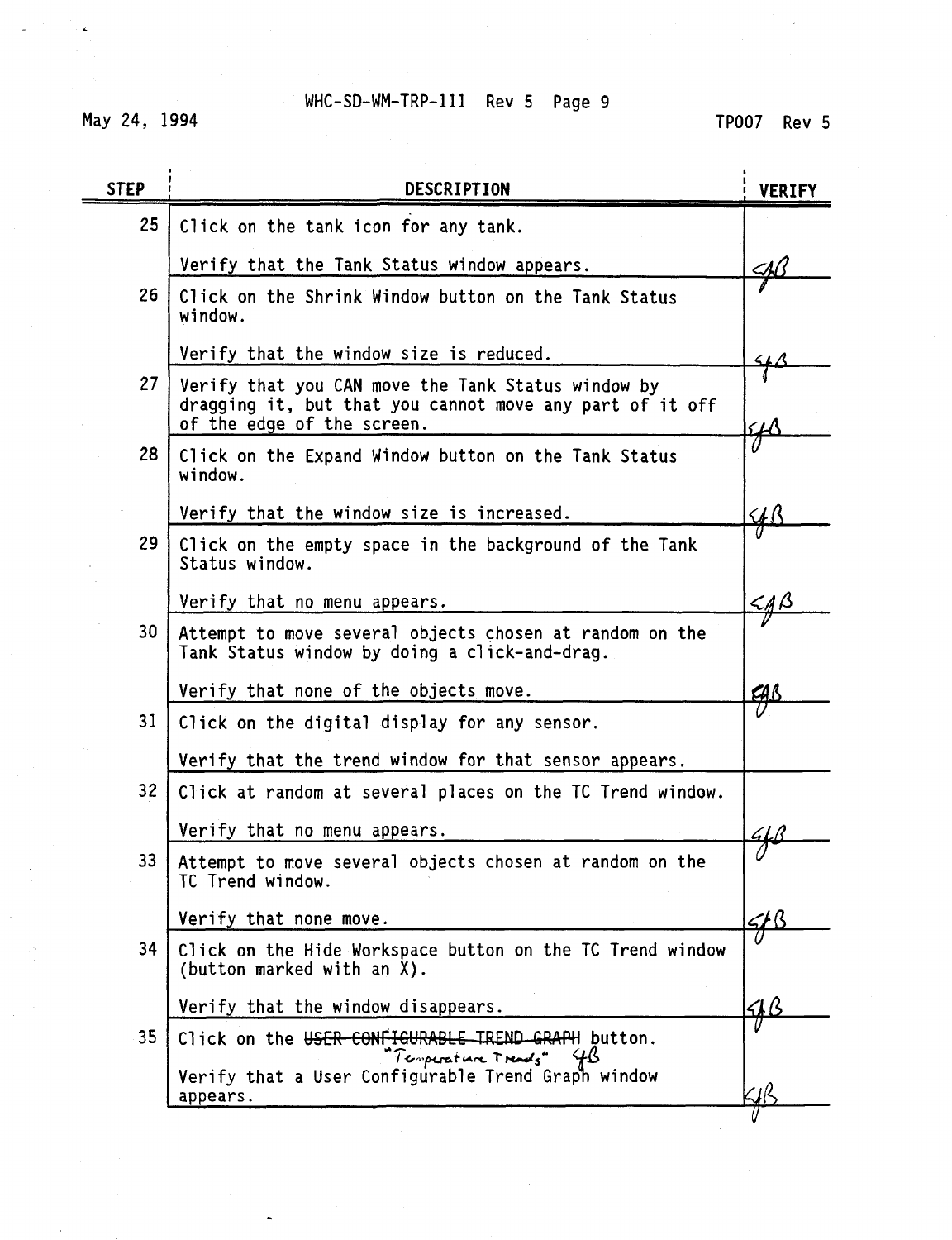May 24, 1994

| <b>STEP</b> | DESCRIPTION                                                                                      | <b>VERIFY</b>               |
|-------------|--------------------------------------------------------------------------------------------------|-----------------------------|
| 36          | Click at random at several places on the User<br>Configurable Trend Graph window.                |                             |
|             | Verify that no menu appears.                                                                     |                             |
| 37          | Attempt to move several objects chosen at random on the<br>User Configurable Trend Graph window. |                             |
|             | Verify that none move.                                                                           | <u>4ß</u>                   |
| 38          | Click on the Hide Window button on the User Configurable<br>Trend Graph window.                  |                             |
|             | Verify that the window disappears.                                                               | $\mathcal{A}\mathcal{B}$    |
| 39          | Click on the Hide Window button on the Tank Status<br>window.                                    |                             |
|             | Verify that the window disappears.                                                               |                             |
| 40          | Click on the background of the Control Panel window.                                             |                             |
|             | Verify that doing so brings the Control Panel to the top.                                        | $\mathcal{A}^{\prime}$      |
| 41          | Click on the REPORTS button on the Control Panel.                                                |                             |
|             | Verify that the Reports window appears.                                                          | <u>CA B</u>                 |
| 42          | Click at random at several places on the Reports window.                                         |                             |
|             | Verify that no menu appears.                                                                     | $\mathcal{A}^{\mathcal{B}}$ |
| 43          | Attempt to move several objects chosen at random on the<br>Reports window.                       |                             |
|             | Verify that none move.                                                                           | $\leq$ a $\in$              |
| 44          | Click on the Hide Window button on the Reports window.                                           | V                           |
|             | Verify that the window disappears.                                                               | 44                          |
| 45          | Click on the CURRENT ALARMS button on the Control Panel.                                         |                             |
|             | Verify that the Current Alarms window appears.                                                   | 4B                          |
| 46          | Click at random at several places on the Current Alarms<br>window.                               |                             |
|             | Verify that no menu appears.                                                                     |                             |
|             |                                                                                                  |                             |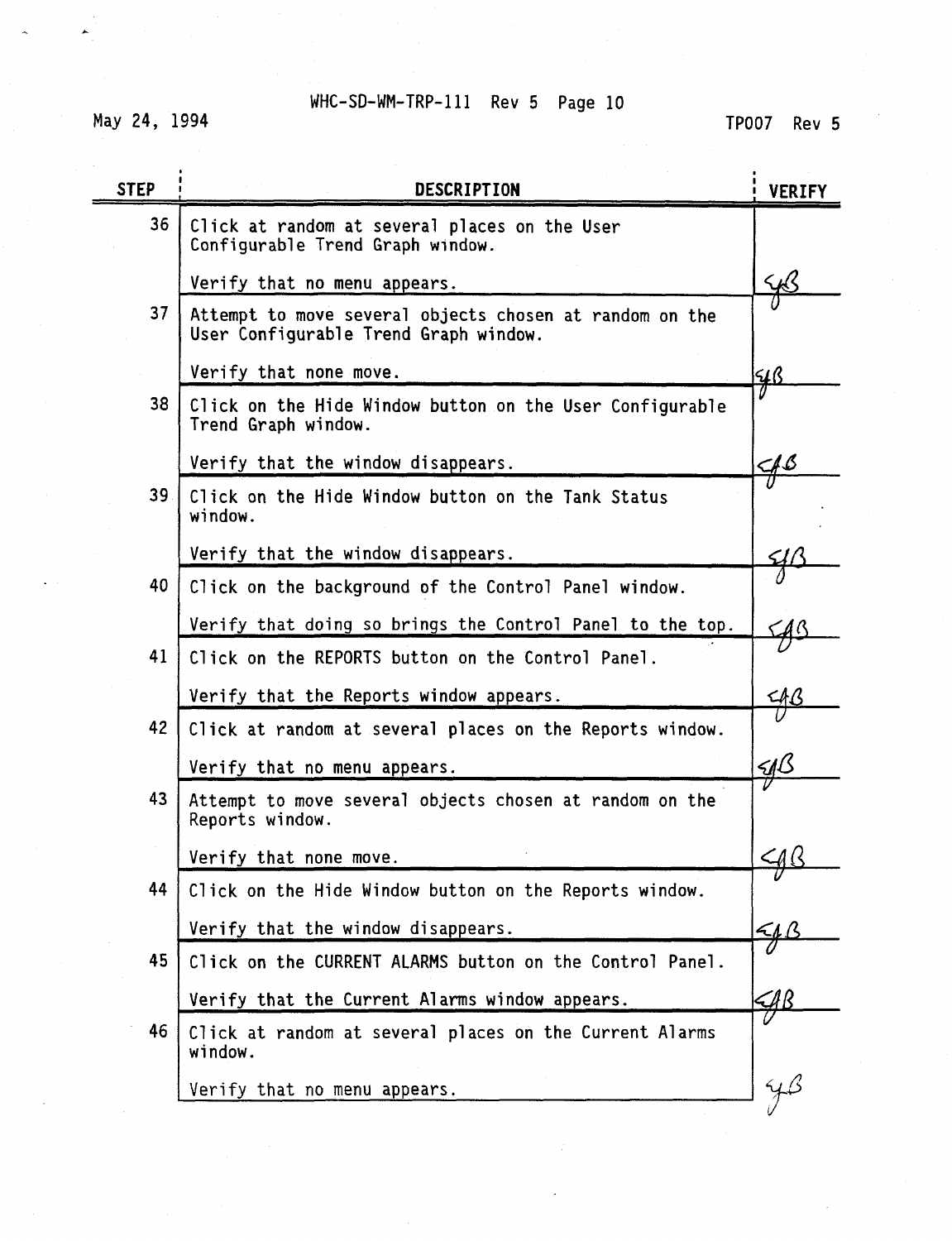May 24, 1994

TP007 Rev 5

| <b>STEP</b> | <b>DESCRIPTION</b>                                                                |                   |  |
|-------------|-----------------------------------------------------------------------------------|-------------------|--|
| 47          | Attempt to move several objects chosen at random on the<br>Current Alarms window. |                   |  |
|             | Verify that none move.                                                            | $\zeta_I\,\alpha$ |  |
| 48          | Click on the Hide Window button on the Current Alarms<br>window.                  |                   |  |
|             | Verify that the window disappears.                                                |                   |  |
|             |                                                                                   |                   |  |

5.5 Sensor Labelling (tag id)

|    |                                                                                                       | $B \times 101 - 1 = -$ |
|----|-------------------------------------------------------------------------------------------------------|------------------------|
| 49 |                                                                                                       | $7002 - 07$            |
|    | The system administrator will put the system in<br>Administrator mode and bring up a TC-Sensor table. |                        |
| 50 | Verify that sensors can have a 30 character tag name and                                              |                        |
|    | a 40 character descriptor.                                                                            |                        |
|    |                                                                                                       |                        |

5.6 Exiting TMACS and Shutting Down the System

| Verify that an 'Exit TMACS' option is available from a<br>pop-up menu activated by clicking the right mouse button<br>on the gray background. |  |
|-----------------------------------------------------------------------------------------------------------------------------------------------|--|
| Select the 'Exit TMACS' option from this menu.                                                                                                |  |
| Verify that the following message prompt appears:                                                                                             |  |
| This will stop all of the TMACS programs<br>You will have to log back in to restart                                                           |  |
| Really exit TMACS operator interface ? [Y/N]                                                                                                  |  |
|                                                                                                                                               |  |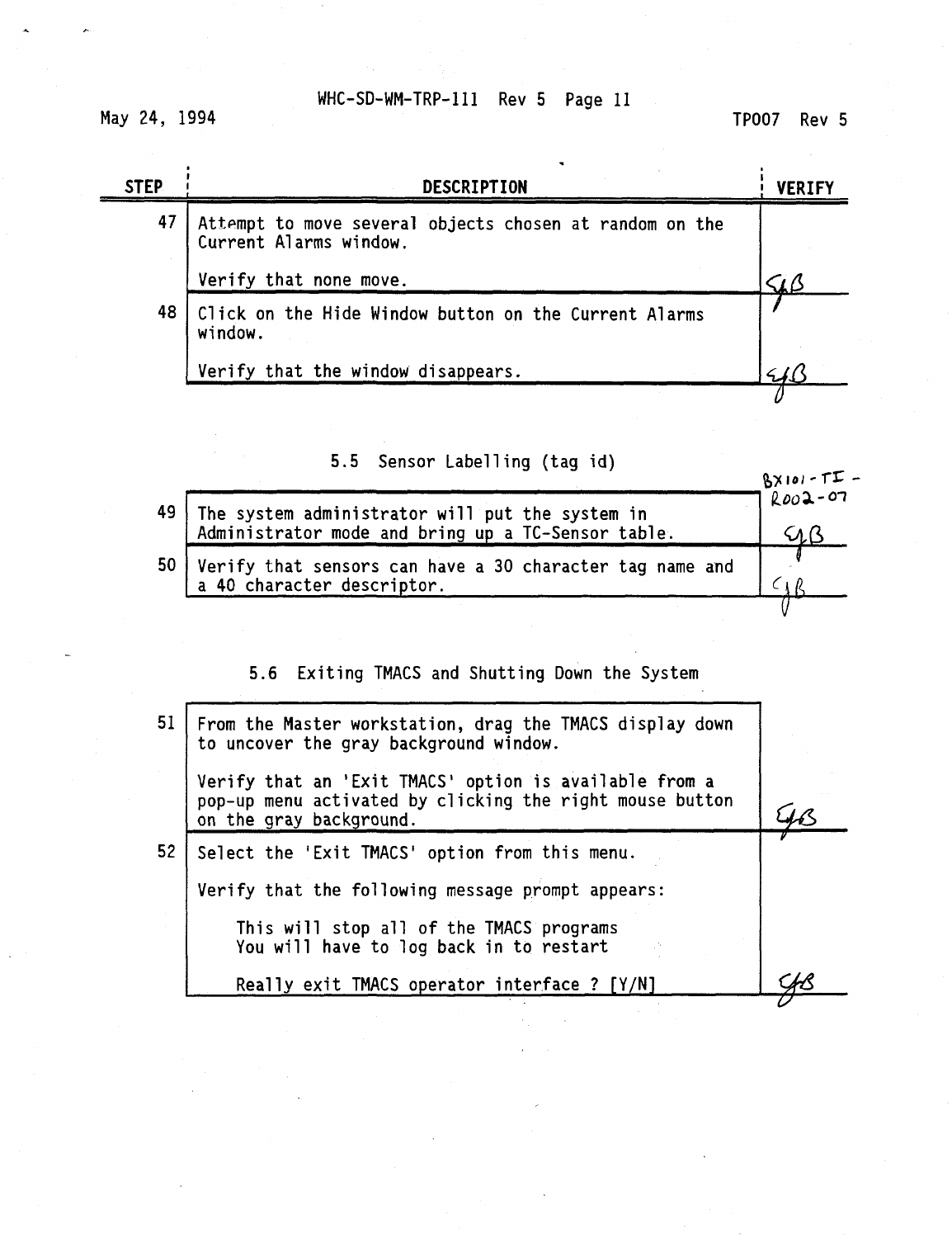May 24, 1994

TP007 Rev 5

| <b>STEP</b> | DESCRIPTION                                                                                                                                       | <b>VERIFY</b>     |
|-------------|---------------------------------------------------------------------------------------------------------------------------------------------------|-------------------|
| 53          | Move the mouse pointer to the pop-up window and then<br>respond to the query by entering "Y" followed by the<br><return> key.</return>            |                   |
| $\epsilon$  | Verify that both the TMACS Master and Slave workstations<br>exit G2 and display the user login screen.                                            | $\n  4$           |
| 54          | Repeat steps 2 through 6 to bring up the TMACS<br>Application.                                                                                    | $\triangleleft$ B |
| 55          | Uncover the gray background by moving the TMACS window.                                                                                           |                   |
|             | Verify that 'Shut down Entire System' is available from<br>the pop-up menu obtained by clicking the right mouse<br>button on the gray background. | ЧB                |
| 56          | Select the 'Shut down Entire System' option from this<br>menu.                                                                                    |                   |
|             | Verify that the following message prompt appears:                                                                                                 |                   |
|             | This will stop all of the TMACS programs and shut<br>down both systems. You will have to boot up both<br>systems and log in to restart.           |                   |
|             | Really shut down TMACS systems ? [Y/N]                                                                                                            |                   |
| 57          | Move the mouse pointer to the pop-up window and then<br>respond to the query by entering "Y" followed by the<br><return> key.</return>            |                   |
|             | Verify that the Master and Slave workstations<br>successfully shutdown by observing the text                                                      |                   |
|             | Program terminated<br>Type help for more information<br>ok                                                                                        |                   |
|             | or by observing                                                                                                                                   |                   |
|             | Program terminated<br>Type b (boot), c (continue), or n (new command mode)                                                                        |                   |
|             | Note: This text may not be displayed for 1 or 2 minutes.                                                                                          | SCR exception     |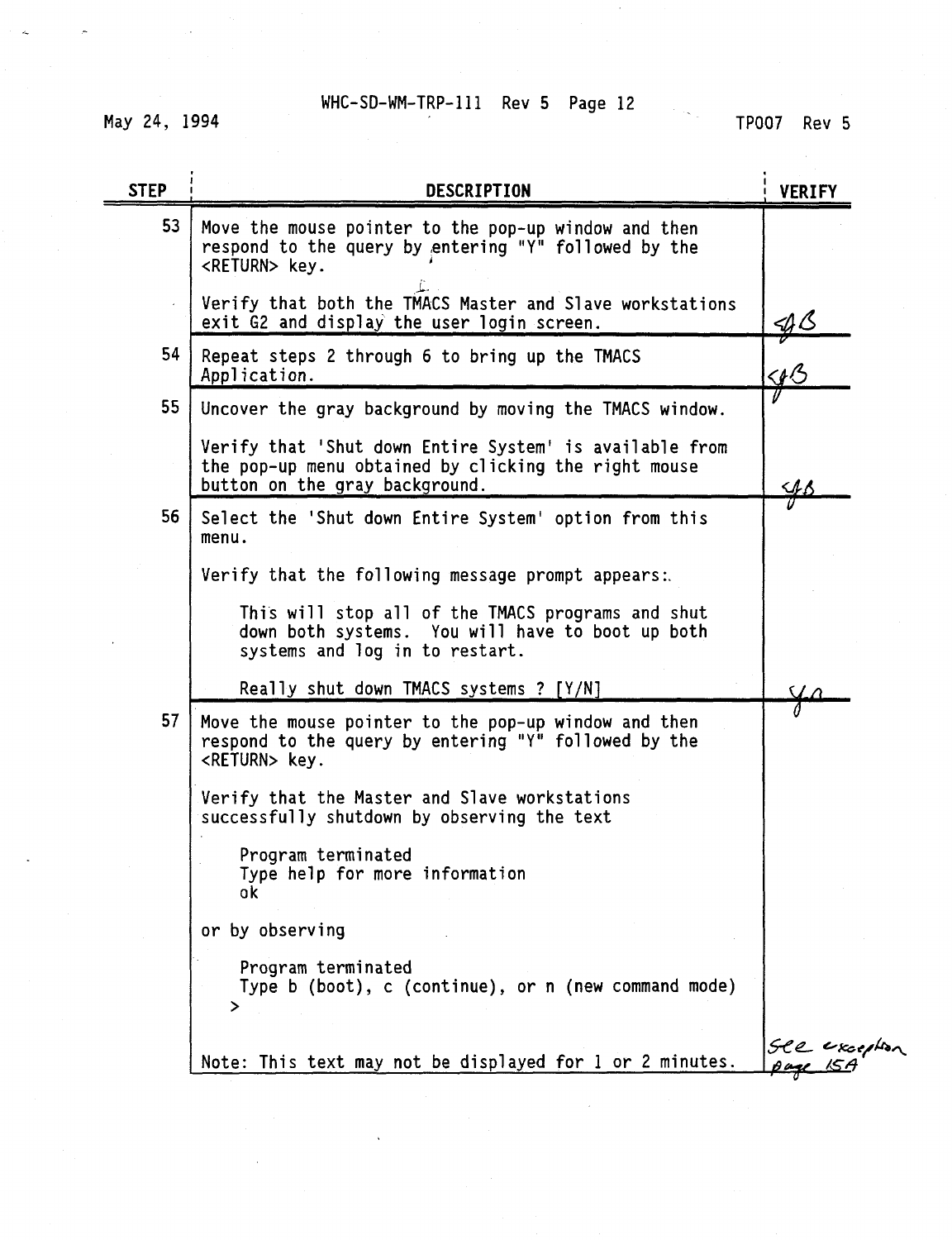May 24, 1994

TP007 Rev 5

| <b>STEP</b> | <b>DESCRIPTION</b>                                                                             | <b>VERIFY</b> |
|-------------|------------------------------------------------------------------------------------------------|---------------|
| 58          | Power down the systems, shutting down the Slave first<br>(monitor, then cpu), then the Master. |               |
|             | Wait 15 seconds, then power up the workstations.                                               |               |
|             | Verify that the system returns both workstations to the<br>TMACS login screens.                |               |
|             |                                                                                                |               |

## **ATTACHMENTS:**

Acceptance Sheet Exception Sheets Data/Verification Sheet Test Log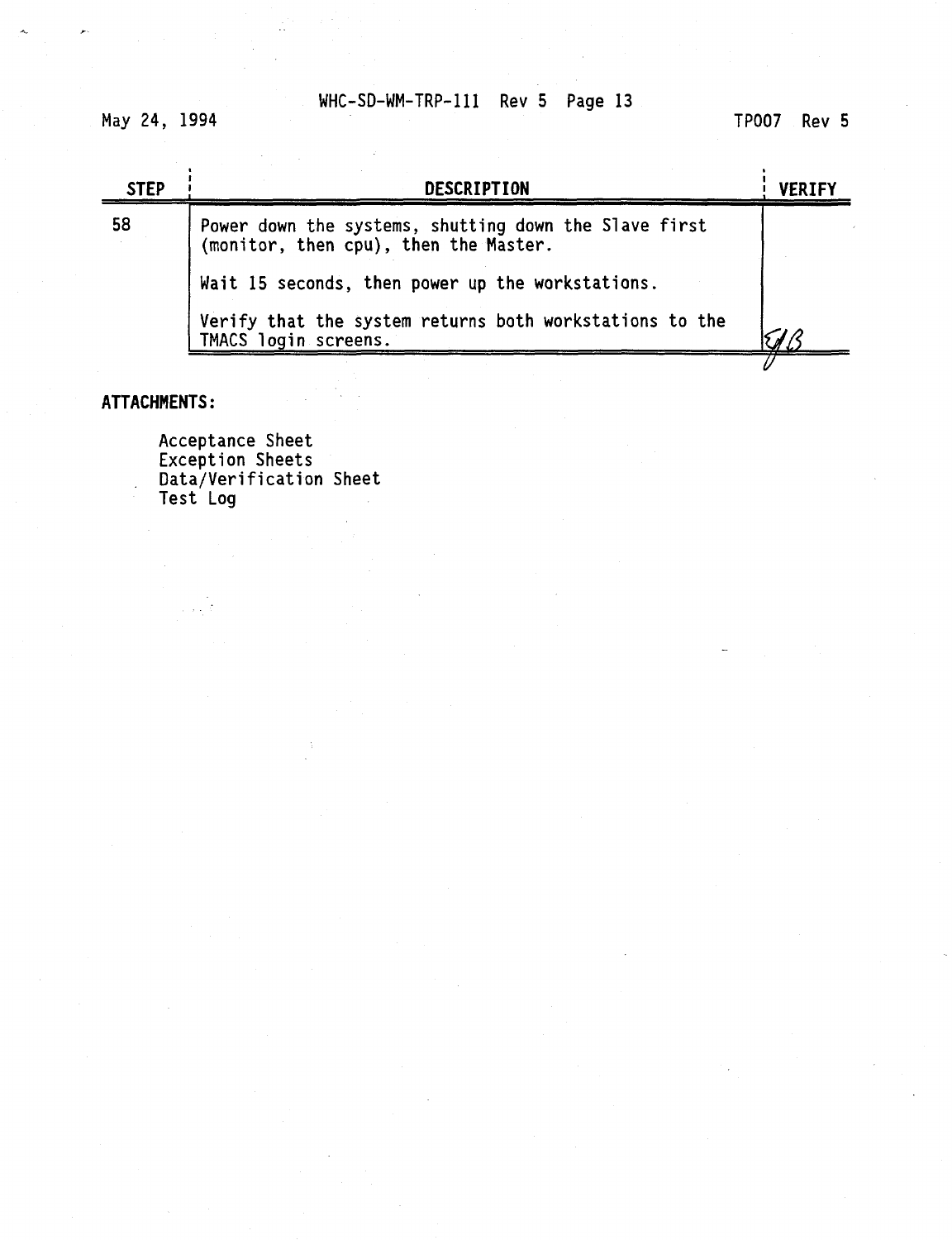May 24, 1994

TP007 Rev 5

# **ACCEPTANCE SHEET**

| TEST PROCEDURE NUMBER: TP007 |                                                                            | DATE: $6/6/93$ |
|------------------------------|----------------------------------------------------------------------------|----------------|
|                              | ORGANIZATION NAME: $\mu M$ Clom + west Mant $5/\omega$ Systems ORG#: 626/0 |                |

EXCEPTION SHEETS FOR THIS TEST PROCEDURE:

| <b>TESTER</b> | <b>WITNESS</b> | <b>STEP</b> | <b>DATE</b> | <b>RESOLVED</b> |  |
|---------------|----------------|-------------|-------------|-----------------|--|
|               |                | 57          | 6/2/94      |                 |  |
|               |                |             |             | $\frac{1}{6}$   |  |
|               |                |             |             |                 |  |
|               |                |             |             |                 |  |
|               |                |             |             |                 |  |
|               |                |             |             |                 |  |
|               |                |             |             |                 |  |

### COMMENTS:

All of the test steps of this test procedure have been tested and exception sheets for this test procedure have been resolved.

APPROVAL: TMACS Software Test/P Date PK Scanlar edure Software Engineer **TMACS** Te: DG Spurling, TMACS Software Preject Manager  $4.7 - 9.5$ 

**CC Scaief, TMACS Program Engineer Date**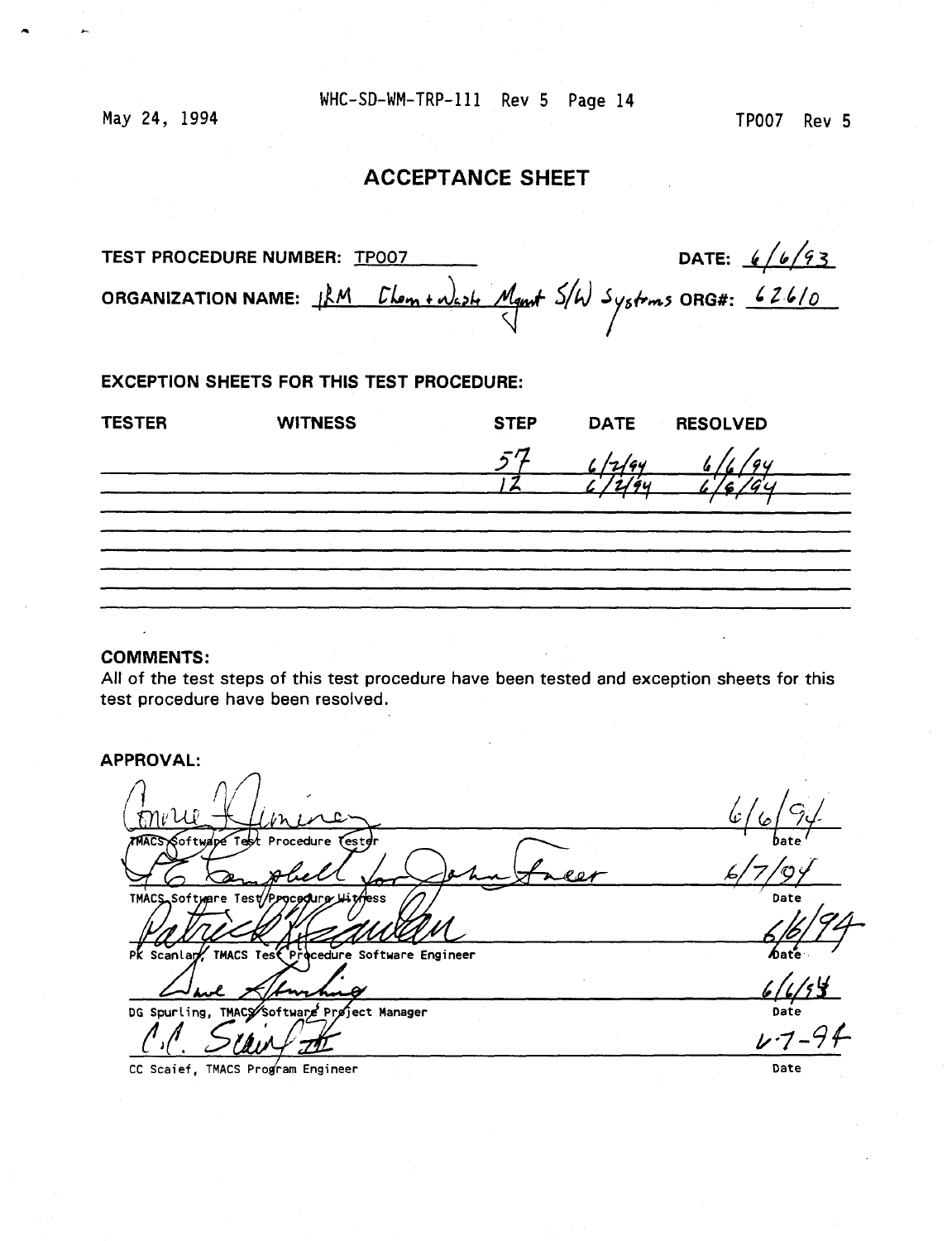May 24, 1994

### **EXCEPTION SHEET**

TEST PROCEDURE NUMBER: <u>TP007</u> STEP#:  $57$  DATE:  $6/z/9$   $\swarrow$ 

**DESCRIPTION:** 

*fflengt* to Shut down entire system from Slave resulted to strut down of<br>6-2 and Telemindons, but not stutdown of SUA-05 on the Slave *-fL >A^ \z.* flbt/\*M. J«e~ *-f\** ,^<v.^\ *e f/~r*  **RESOLUTION:** DATE RESOLVED:  $\frac{6}{\cancel{94}}$ 

1. Will be revised and pre-tosted before the next release. *Jc^.* 

**APPROVAL: ' Date £^/V ^—^L-^H\_^- Date**  Scanlan, **AMACS** Jest Procedure Software Engineer Imhale **/ / /**  DG Spurling, TMACY Software Project Manager

TP007 Rev 5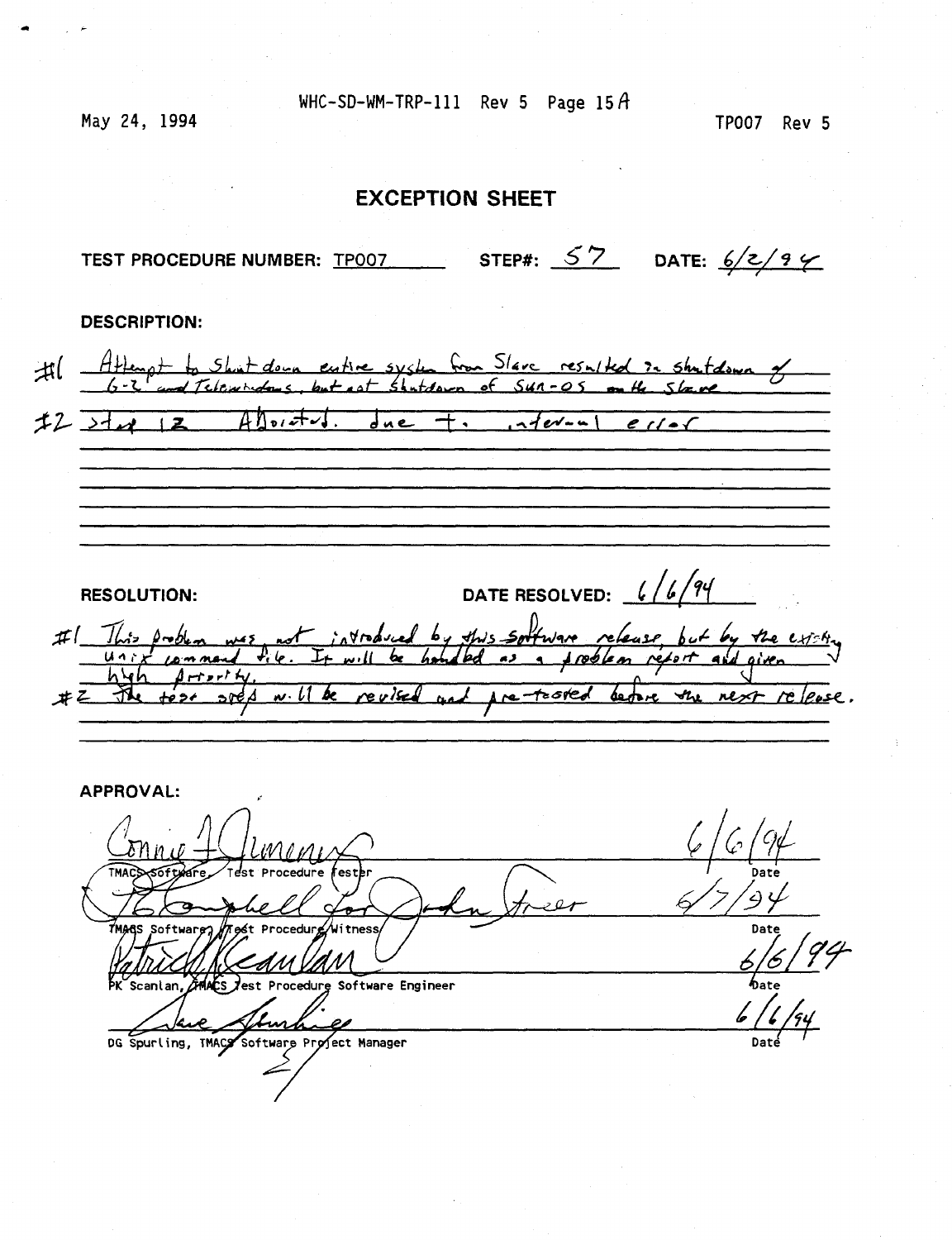May 24, 1994 **TP007** Rev 5

 $\leftarrow$ 

### **DATA/VERIFICATION SHEET**

This Sheet provides a record of Personnel who are involved in testing, data recording, verifying, and evaluating the Test Procedure. This form needs to be completed before a formal test is begun.

#### DIRECTIONS:

Print the name, sign, initial, and date the below lines of the participants.

### **TEST PROCEDURE NUMBER:** TP007

 $mrlP2$ ۱٬۱۸۰۱ **Tester / Organization 1 1 | Initials Date in the Linux** Date of Date **I** Initials *<sup>6</sup>J z JfY*  مامير  $\mathcal{H}^{\prime\prime}$ **Witness / O**  $\frac{1}{2}$  *O*  $\frac{1}{2}$  *Mittials* Date **PK Scanlan, TM^CS T^st yrocedure Software Engineer Initials Date**  DG Spurling, TMACS Software Project Manager **Name / Organization Initial's Date** 

**Name / Organization Initials Date** 

**Name / Organization Initials** Date